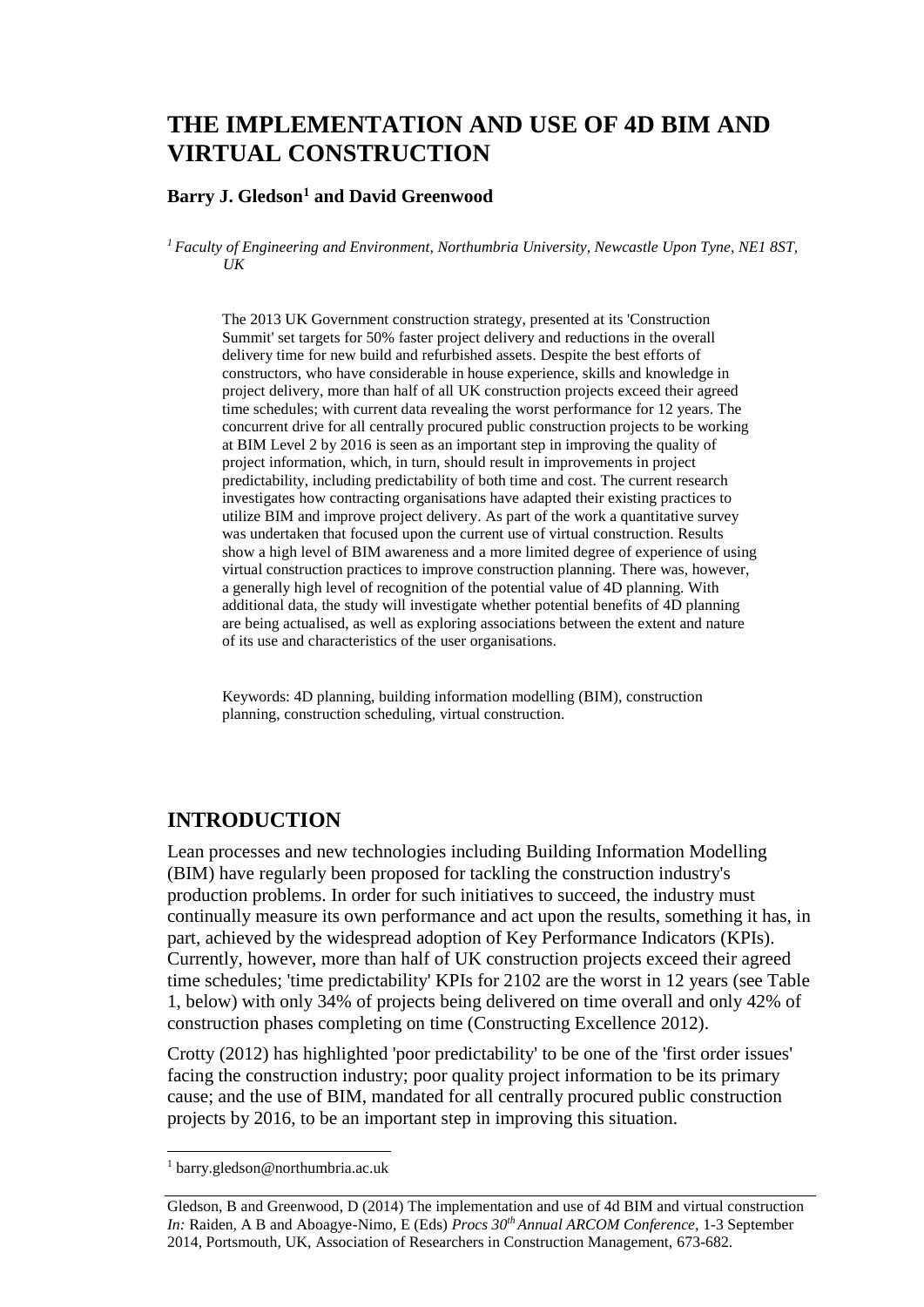| KPI                               | 2007 | 2008 | 2009 | 2010 | 2011 | 2012 |
|-----------------------------------|------|------|------|------|------|------|
| Predictability Time: Project      | 58   | 45   | 45   | 43   | 45   | 34   |
| Predictability Time : Design      | 58   | 58   | 53   | 69   |      |      |
| Predictability Time: Construction | 65   | 58   | 59   | 57   | 60   |      |

*Table 1: Construction time predictability for years 2007 - 2012 -percentage of projects and phases delivered on time or better. Table adapted from Constructing Excellence (2012)* 

Since the announcement of the 'BIM mandate' in its 2011 Construction Strategy (HM Government, 2011) there has been a large volume of work published on aspects of BIM implementation. The specific aim of the present study is to investigate the extent to which contractors are using 'alternative' BIM-based methods of planning construction work. The following discussion briefly considers key aspects of conventional construction planning then focuses on 4D BIM.

### **Conventional construction planning**

Cooke and Williams (2009) see the planning process as involving: gathering information (including establishing key dates and constraints); identifying key activities and events; assessing of durations; establishing logic and sequence; and presenting the plan in a suitable medium.

Historically, the key elements of the construction plan were activities, durations, sequence and timescale, communicated on the earliest (circa 1910) hand drawn programmes. The introduction of networks in the 1950's allowed logic links to be established, and use of the critical path method (CPM) allowed critical tasks and float to be determined. From the 1980s, the use of construction planning and scheduling software enabled the planner to use the bar chart format - preferable to many over the network view - to make explicit logical relationships, float and task criticality. Using CPM software also enabled project progress to be recorded, delays to be identified, and the impact of resources and costs to be clearly communicated. Criticisms of these conventional methods of presentation included their failure to take necessary account of spatial and location-based aspects when activities are sequenced: the formats used to communicate the plan are independent from the building design and addressing the spatial aspects is left to the experience and intuition of the individual planner (Winch and North 2006). Others criticise the fact that project control frequently overshadows action planning, and scheduling is overemphasised at the expense of methods planning (Laufer and Tucker 1987; Faniran *et al*. 1994).

## **Building Information Modelling and 4D virtual construction**

Koo and Fischer (2000) have argued that the addition of a 'fourth dimension' (i.e. time) to a 3D-model could be useful for project and construction management. Subsequent work has employed a range of terminology, including: 4D CAD (Koo and Fischer 2000; Heesom and Mahdjoubi 2004); 4D-Modeling (Buchmann-Slorup and Andersson 2010); 4D Planning and Scheduling (Rischmoller and Alarcón 2002); 4D Simulation (Heesom and Mahdjoubi 2002; Tulke and Hanff 2007); 4D site management model or 4DSMM, (Chau *et al*. 2005a; Chau *et al*. 2005b) and 4D Technology (Wang *et al*. 2004; Hu *et al*. 2008). Amidst this terminological variety it is clear that 4D planning involves linking a time schedule to a 3D-model to improve construction planning techniques through: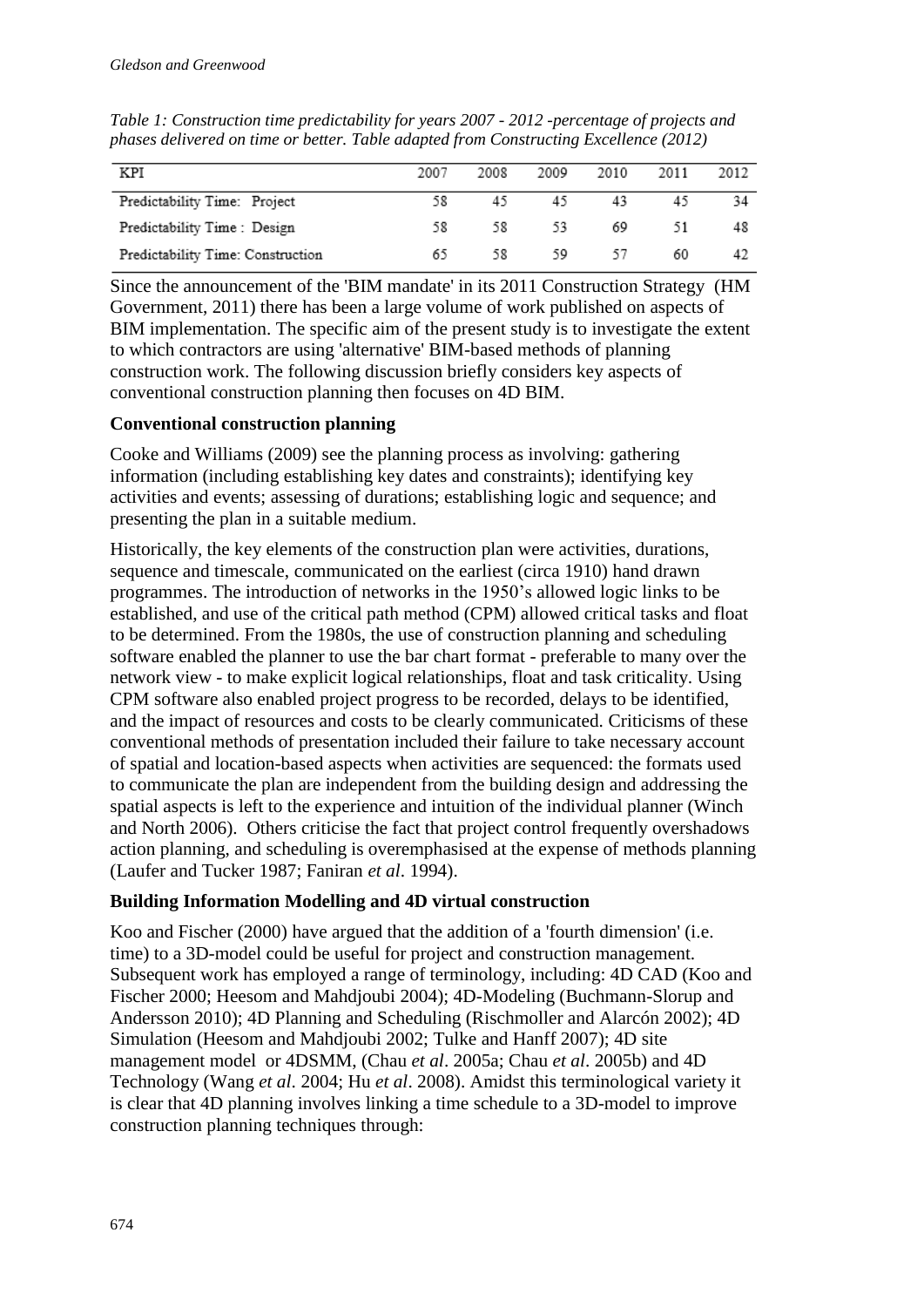- visualisation of the time and space relationships of construction activities (Liston *et al*. 2001; Heesom and Mahdjoubi 2002; Buchmann-Slorup and Andersson 2010);
- analysing the construction schedule to assess its implementation (Koo and Fischer, 2000);
- reducing errors through plan interrogation/validation, simultaneously improving communication between project team members (Dawood, 2010).

The origins of 4D can be traced back to the late 1980s in a collaboration between Bechtel and Hitachi Ltd (Rischmoller and Alarcón 2002) and to the work of Fischer and associates from Stanford University who created the original technique for producing visual 4D models (Dawood and Mallasi, 2006). Over time, technology has advanced. Whereas earlier versions simply made use of 3D 'dumb' design in design software and allowed for the incorporation of time associations, dedicated virtual construction (VC) tools now enable the incorporation of multiple models and schedule data to link intelligent objects to individual resource-loaded and logic-linked activities.

The functionality of the planning process may be improved in a number of ways through the use of 4D. These include: the ability to gather information from a coordinated project information repository; improved ability to identify activities through model interrogation; and calculation of durations using automated quantity extraction processes. These enhancements should enable the planner to produce more accurate schedules and more effectively communicate aspects of the plan (including construction methods and sequence, directing the plan recipient toward the exact location of work content, and the impacts of resource movement and site logistics). Hazardous activities can also be emphasised.

Chau *et al*. (2003) have identified the inputs necessary for a 4D model as follows:

- 29. a 3D geometric model with building components and operational objects;
- 30. a construction programme (with activity data, durations, logical relationships) ;
- 31. a central processor in the form of a 4D simulation tool that allows the linking of the 3D model and the programme data.

Tulke and Hanff (2007) provide a detailed description of the process (and the challenges) of importing and linking the separate 3D model and programme data before defining the visual parameters of how and when objects appear in a 4D simulation.

### **The interaction of BIM and Lean**

Along with performance measurement and prior to BIM, one of the more prominent process improvement efforts championed within the construction research community was that of lean principles and concepts applied to project delivery. There have been several significant successes in improving the time predictability of construction projects using approaches such as the 'Last Planner System' and 'Lean Project Delivery System' as promoted by the Lean Construction Institute. Furthermore, Sacks *et al*. (2010) have recognised potential synergies between Lean and BIM and proposed 56 distinct interactions as opportunities for further research. Seven of these interactions were incorporated into the design of the current research (see Table 2, below).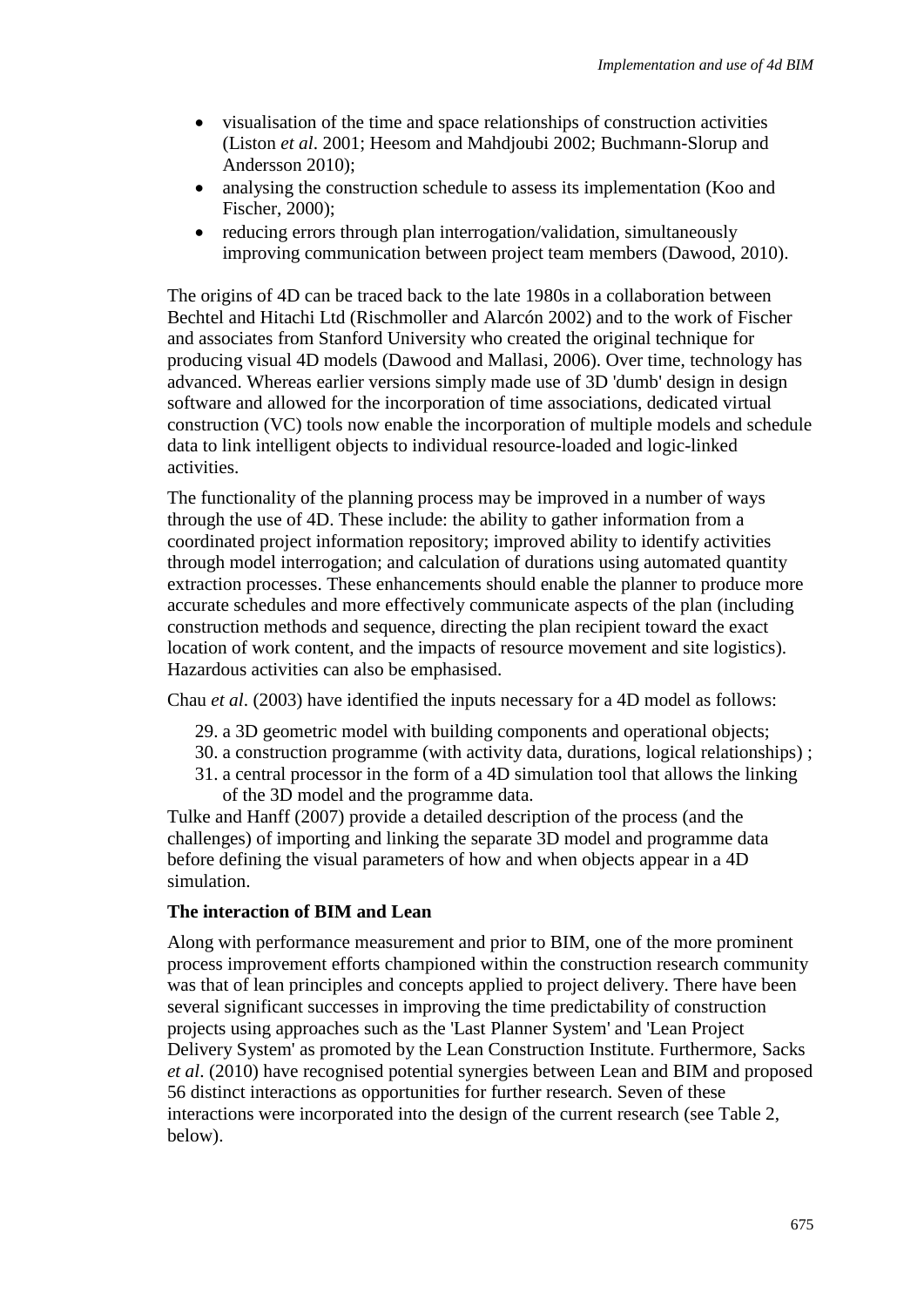| Interaction description (adapted from Sacks et al., 2010)                                                                                          | Interaction | Ouestion   |
|----------------------------------------------------------------------------------------------------------------------------------------------------|-------------|------------|
| Building complexity - BIM simplifies the task of understanding designs,<br>helping construction planners deal with complex products                | 3.          | 23, 28, 32 |
| Automated task generation for planning helps avoid human errors such as<br>omission of tasks or work stages.                                       | 14          | 32         |
| Discrete event simulation used to test and improve production processes and<br>to run virtual first-run studies which are often impractical        | 15          | 31.33      |
| Animations of production or installation sequences can be prepared. These<br>guide workers in how to perform work ensuring standardized procedures | 17          | 31, 32     |
| Discrete event simulation can reveal uneven work allocations and support<br>assessment of work assignments to level production                     | 37          | 38         |
| 4D sequences provide opportunities to visualize construction processes,<br>identify resource time & space conflicts for optimization               | 40          | 28.29      |
| Visualization of proposed schedules and visualization of ongoing processes<br>verify and validate process information                              | 47          | 31, 32     |

*Table 2: Lean/BIM interactions and current research questions* 

## **RESEARCH METHODOLOGY AND FINDINGS**

The target population of the study were those involved in the delivery of construction projects, including those who provide professional design and management services. A questionnaire survey was considered to be an appropriate means of data collection for this study. A structured questionnaire was developed and distributed direct to 321 randomly selected construction professionals between July 2013 and March 2014. A total of 122 full responses were received, giving a response rate of 38%. An additional 39 partial responses were received although these were excluded from analysis due to their incompleteness.

The first section of the questionnaire required the respondents to provide information about their industry profile, and consisted of general demographic questions over company size in terms of number of employees and annual turnover. The respondents were to provide detail as to the total number and value of any projects they had been associated with that had incorporated BIM in any capacity. Section 2 focused upon issues around BIM implementation including adoption timescale and maturity of their own company and wider industry, along with any implementation strategies demonstrated by their own company. This section required respondents to rank external barriers to BIM adoption, internal factors that influenced implementation, and its benefits. The third section focused upon 4D planning, virtual construction (VC) and the virtual construction environment (VCE). This section required respondents to identify how their companies had used any elements of VC and VCE and compare 4D planning and new methods of working afforded by BIM with conventional planning. Only a selection of the findings is presented in this paper due to space constraints.

## **Findings**

In terms of job function (Q3), the highest proportion (46%) of respondents was, appropriately, 'Planners'. In Q8, 55% of the respondents identified themselves as working for large companies, (250+ employees) with 25% working for a small company (1-49 employees) and the remaining 20% for medium-size enterprises. In Q9 the largest percentage (25%) gave their firm's turnover as 'over £500 million per year'. In Q12, 55% of the respondents indicated that they had been involved in 1-5 BIM projects and 7% that they had been involved in 6 to 10 projects. Interestingly 3% of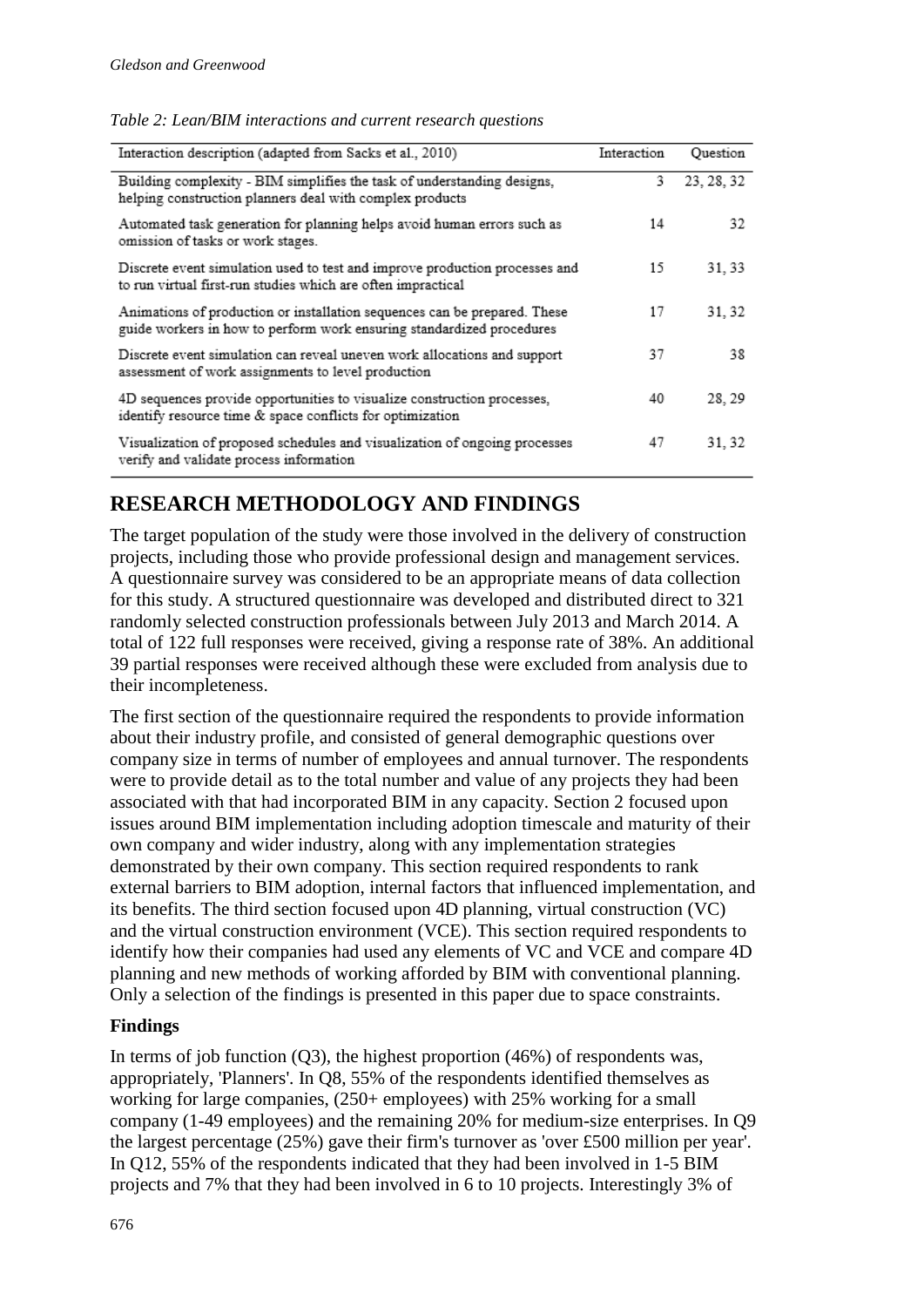respondents reported an involvement with 50+ BIM projects, and in response to a separate question (Q13), 16% indicated that the approximate total value of the BIM projects that they had been involved in was over £100 million(s); though 26% reported that they had not worked on any project using BIM 'in any capacity'.

Section 2 revealed details about if and how the respondent's organisation was implementing BIM. A majority (64%) confirmed that their company had started implementing BIM (Q15), and 22% they were 'planning to'. Most respondents (61%) thought the government 2016 target to be 'realistic' (Q16). In Q17, 50% assessed their companies' BIM maturity at Level I, and 30% at Level II. A majority of respondents (62%) predicted that by 2016 their company would meet the Level II requirements (Q19) with 19% believing that they would be in the Level III category.

A concern the industry faces in the implementation of any new initiative is overcoming cultural barriers to its acceptance. For Q18, which addressed this, Alarcon and Conte's list of 'critical organisational elements' (Alarcon and Conte, 2003, cited in Johansen *et al*, 2004) was used (see Figure 1, below).



*Figure 1: In terms of BIM implementation would you agree (white bins) or disagree (black bins) that your company has the following elements. Highest counts only shown* 

Highest scoring 'agreement' categories include 'key personnel or champions driving implementation' (75%;  $n = 92$ ), 'high commitment from upper management' (68%;  $n =$ 83), and 'special task force driving implementation' (62%;  $n = 75$ ). Highest scoring 'disagreement' categories were 'a lack of adequate knowledge of BIM concepts' (72%; n=88) or 'BIM implementation efforts'  $(71\%; n = 86)$  from staff at the same level as the respondent. Despite high levels of management commitment indicated, there are many who believe their company does not have 'well-defined implementation strategy'  $(58\%; n = 71)$ ; that there is 'no clear direction from upper management'  $(54\%; n = 66)$ ; the company 'does not have a clear methodology'  $(54\%; n = 66)$  and does not 'effectively communicate lessons learned throughout the company'  $(57\%; n = 70)$ .

In Q20 respondents were provided with a list of 8 'external barriers' to BIM implementation identified from the literature, and were asked to place these barriers in order. Using a weighted calculation (items ranked first valued higher than following ranks), the result show 'the fragmented nature of the industry' itself (649) as the most important issue, with 'time and commercial pressures' (625), 'culture and human issues' (623), a 'lack of adequate BIM awareness and understanding' (619) and 'the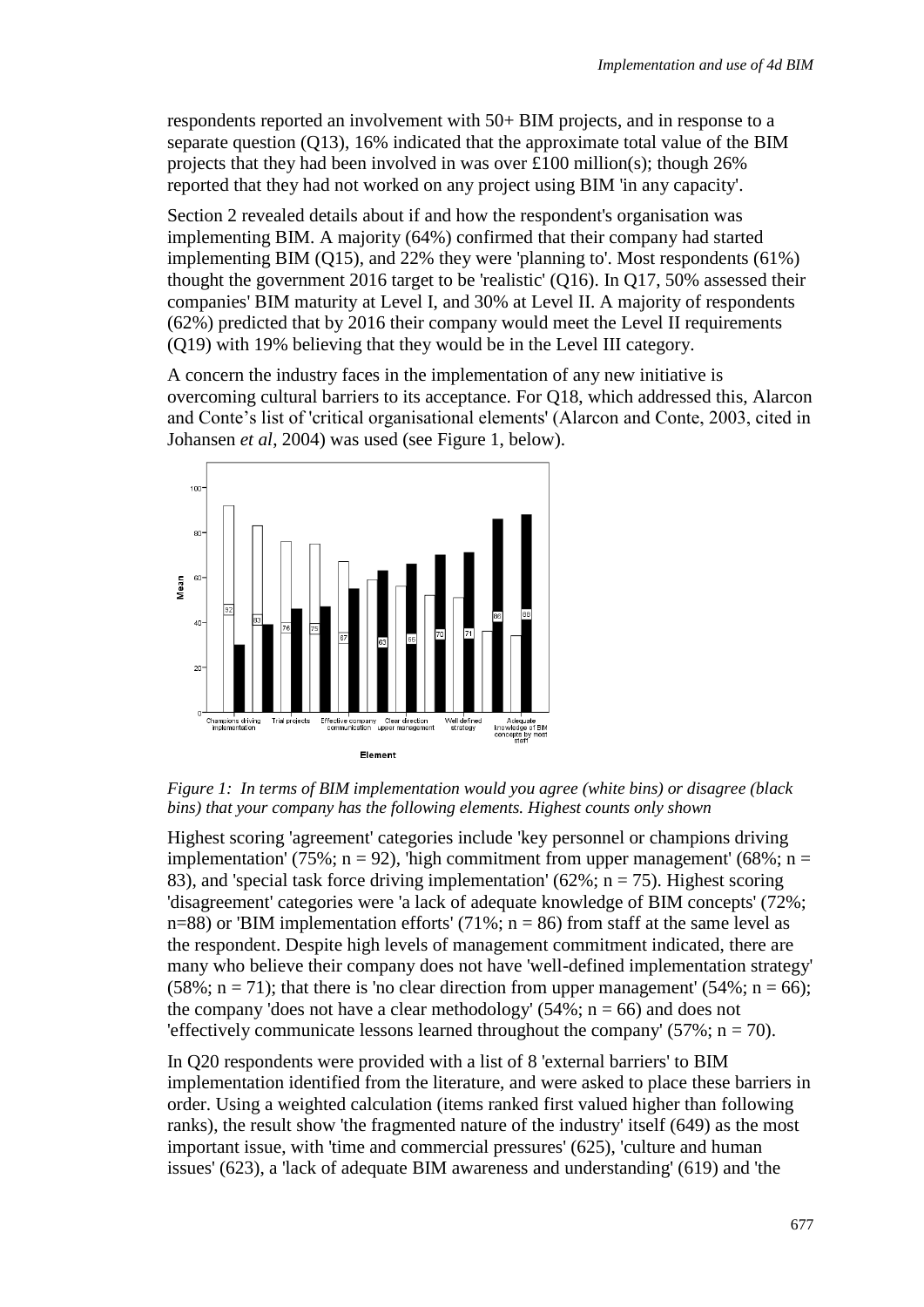structure of procurements and contracts' (601) grouped closely as the next most important reasons. Respondents ranked 'lack of leadership' (474) and issues around education and training (404) as less important with 'lack of proof of performance from measurement systems' (397) ranked as the lowest external barrier. Qualitative comments were also sought regarding further external barriers, and responses demonstrated a preoccupation with client issues. These included,

*"Unclear benefits for Client, the majority of the benefit lie with the contractor."* 

*"Clients not understanding that they need to define what they want from BIM and how they want it using on a project."* 

*"Feel that generally, projects that will implement BIM will be driven by Clients who want to be market leaders and not by contractors or design teams."* 

*"There is still a lack of client demand for principal contractors to implement BIM..."* 

*"Lack of client awareness ... and mentality that a traditional BOQ project is cheapest"* 

In Q22 respondents were asked to rank, in order of importance, the three aspects of organizational infrastructure as identified by Sacks *et al*. (2010). The intention was to determine the real internal challenges to BIM implementation. Using the weighted calculation the respondents scored 'people issues' (272) as being the most significant internal challenge followed by 'process issues' (251), then 'technology issues' (209). Using the same method, Q23 asked respondents to rank the broad order of BIM benefits. 'Improvements in communication and collaboration' scored highest (305) with 'improvements in product (asset) modelling' scoring (214) and 'process modelling and analysis' scoring almost equally (213).

Section 3 of the survey specifically focused on the use of 4D and VC techniques. In Q27, respondents were asked to confirm any use of VC within their company. It was confirmed by 53% of respondents that their company had used elements of VC on live projects, with a further 14% reporting that their company had investigated its use but not yet used any elements on live projects. A further 21% answered that the company had not used it before and 12% were unsure. Q28 asked respondents to confirm use of VC within the categories shown in Figure 2 (below).





Figure 2 shows that whilst all categories score higher in terms of negative responses nearly half of all respondents are aware that VC had been used in their organisation to help work winning activities and to assist in the planning of construction methods.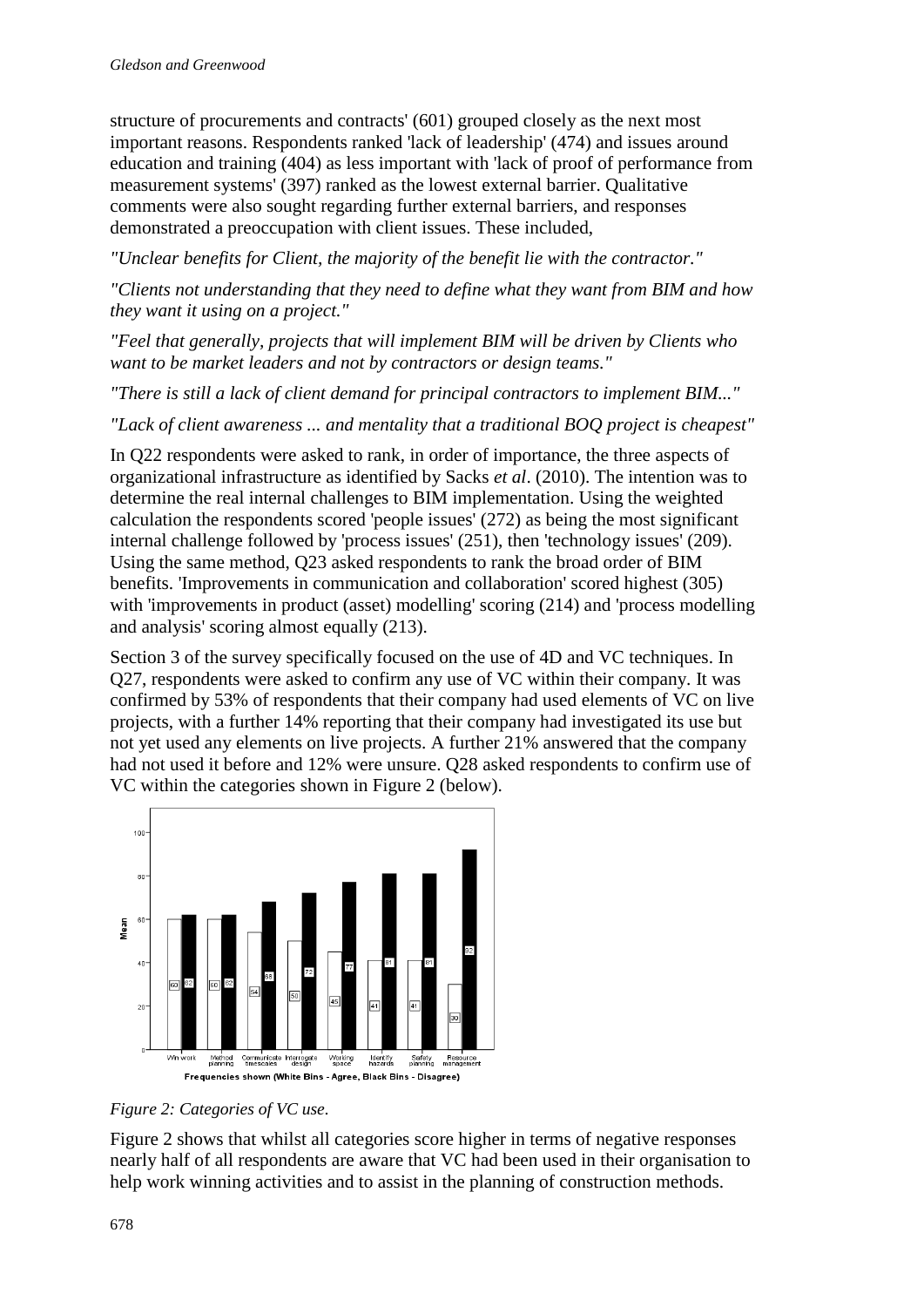Both categories showed 49% ( $n = 60$ ) as 'agree'. In Q29, respondents were asked to confirm any use of a Virtual Construction Environment (VCE) for site layout planning within the categories shown in Figure 3 (below).



#### *Figure 3: Categories of Virtual Construction Environment (VCE) for site layout planning*

As previously, all categories scored higher negative counts for 'use of the virtual construction environment', but nearly half of all respondents were aware that the VCE had been used in their organisation to plan site logistics  $(47\%; n = 57)$ , and in 'pedestrian and traffic management planning'  $(41\%; n = 50)$ .

In Q30 respondents were asked the value that 4D planning would add to their business. As shown in Figure 4 (below), most respondents agreed that 4D planning would add value to their business: as indicated in Figure 4, the mean and median scores were 3.79 and 4.00 respectively.



### *Figure 4: Value of 4D planning*

Further comments were on project complexities, sector inefficiencies, and work winning/schedule validation; examples being:

*"… [it's] for sufficiently complex projects, with sufficiently ambitious goals"*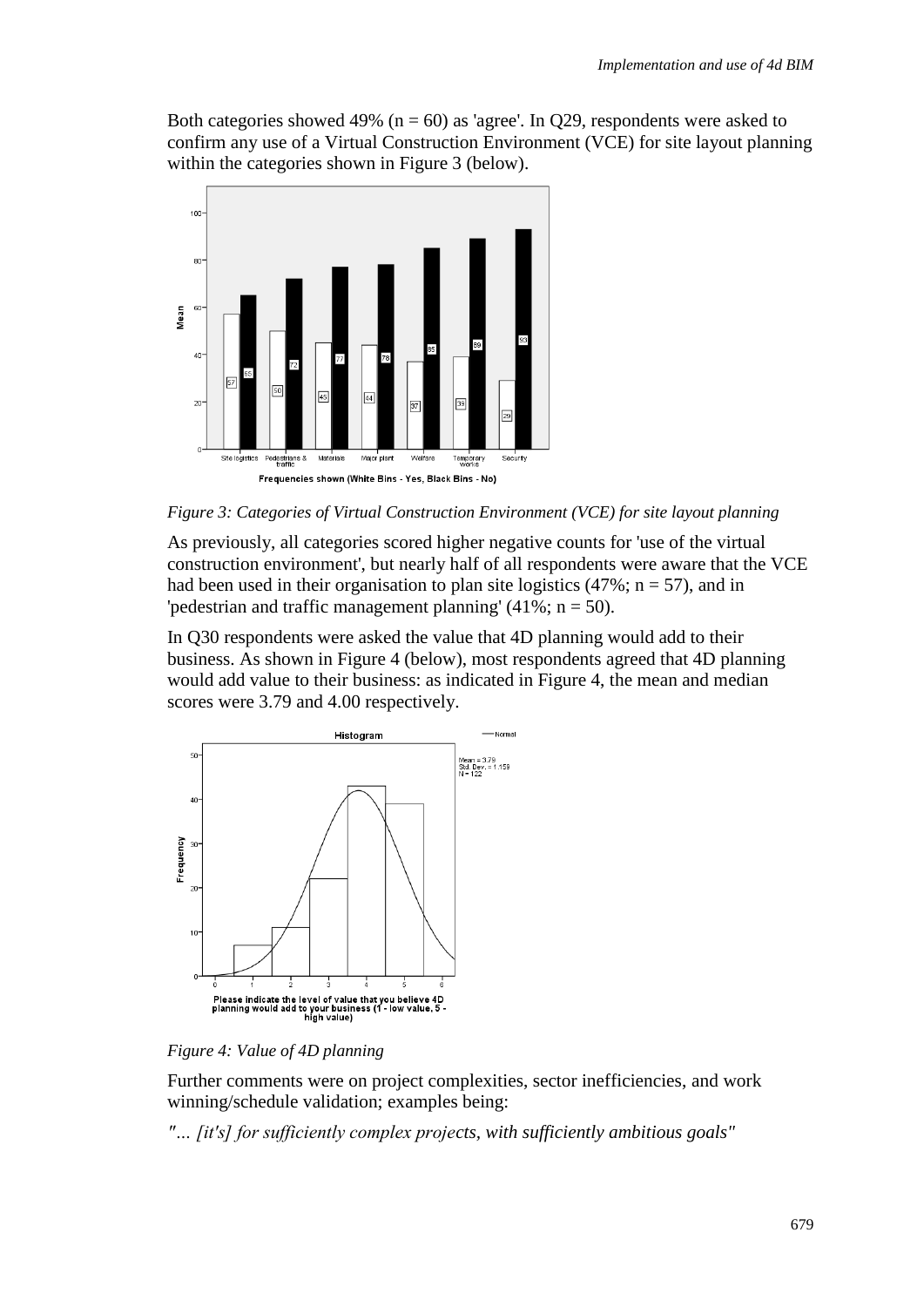*"Only…sector which has not improved in efficiency and productivity is the construction industry…slow at adopting digital tools that allowed others…to progress"* 

*"… schedule validation before construction starts can help to reduce … risk, avoid unforeseen costs such as those associated with having to dismantle plant, help with crane planning etc., and helps improve … decisions made early in the design phase"*

*"There isn't a big difference between selling/convincing mode and testing/validating mode. Just the audience"* 

In Q31 respondents were asked to rate how 4D planning may offer improvements over traditional planning processes in a prescribed number of aspects of the planning process. The responses, graded between '4D can offer significant improvement' and 'Traditional planning [is] better' are shown in Figure 5, below.





Despite high negative responses received for questions 28 and 29, this question clearly shows that in nearly every category, respondents thought that 4D planning offered significant improvements over traditional planning processes.

The highest-scoring category was visualising construction processes  $(83\%; n = 101)$ , and understanding construction processes (66%;  $n = 81$ ). The two categories where respondents believed that 4D planning processes offered small improvements against traditional planning processes were in location based planning  $(43\%; n = 52)$  and progress reporting  $(39\%; n = 48)$ . Traditional planning processes scored low across each category.

In Q32, respondents reported how new methods of working may offer improvements over traditional methods at each stage of the planning process, using the same available response options and the results of this question are shown in Figure 6 below.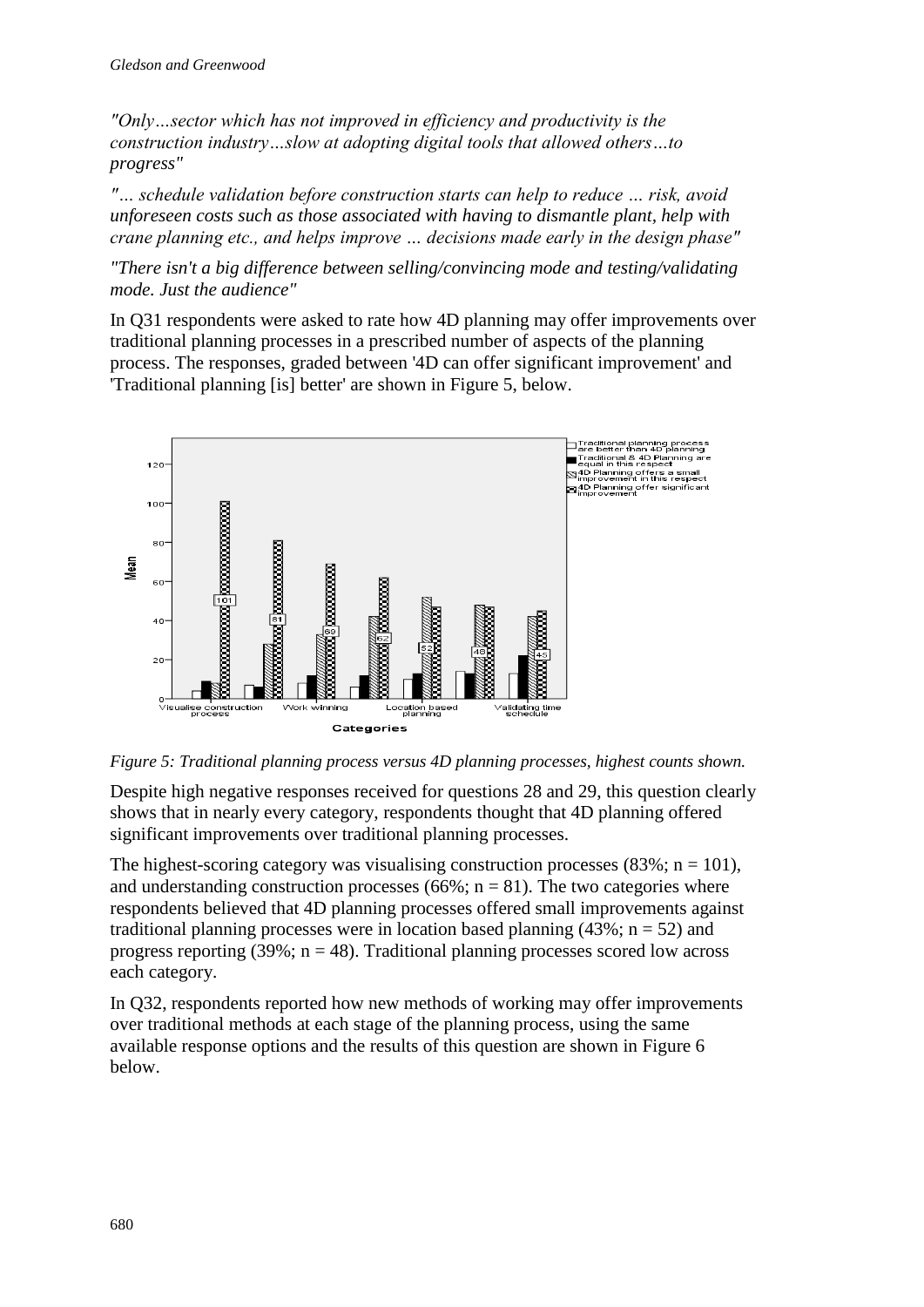

*Figure 6: Traditional methods versus new methods of working: stages of the planning process*

The highest-scoring area of benefit that new methods of working were seen to offer was in 'communicating the plan' (78%;  $n = 95$ ). Two areas where new methods did not seem to score particularly well were in 'assessing durations' and 'communicating project timescales'. The final two questions (33 and 34) were to determine the extent to which the respondents' company has used VC in both the method planning and time scheduling. Although the most frequent response was that companies had not used VC for these elements, companies that have used VC have used it primarily to communicate methods (36%) and timescales (25%).

## **CONCLUSIONS**

Results indicate a high level of BIM awareness and some experience of use of VC, particularly for work winning, methods planning, and the visualisation and validation of construction processes. The study as it stands shows a general recognition of the value of 4D planning, the extent of its use, and what elements of planning are its principal targets. It provides an up-to-date and informed view of drivers and barriers.

With additional data, analysis will be extended in a number of directions. Firstly, the likely response rate would permit inferential statistical analysis to explore the associations between the extent and nature of 4D planning use and the characteristics of the user organisations. Secondly, the suggestion by Dawood and Mallasi (2006) and Dawood (2010) that 4D planning can help reduce scheduling errors and improve communication between project team members, can be tested, as can other assertions from the literature regarding its greater efficiency and effectiveness over traditional methods. Ultimately, the work will consider whether the potential benefits of 4D planning are being actualised, as well as exploring their extent.

## **REFERENCES**

- Buchmann-Slorup, R and Andersson, N (2010) BIM based scheduling of construction a comparative analysis of prevailing and BIM based scheduling processes. In *"Proceedings of the CIB W78 2010: 27th International Conference"*. Cairo, 16–18.
- Chau, K, Anson, M. and Zhang, J (2003) Implementation of visualization as planning and scheduling tool in construction. *"Building and Environment"*, **38**(5), 713–719.
- Chau, K, Anson, M. and Zhang, J (2005a) 4D dynamic construction management and visualization software: 1. *"Automation in Construction"*, **14**(4), 512–524.